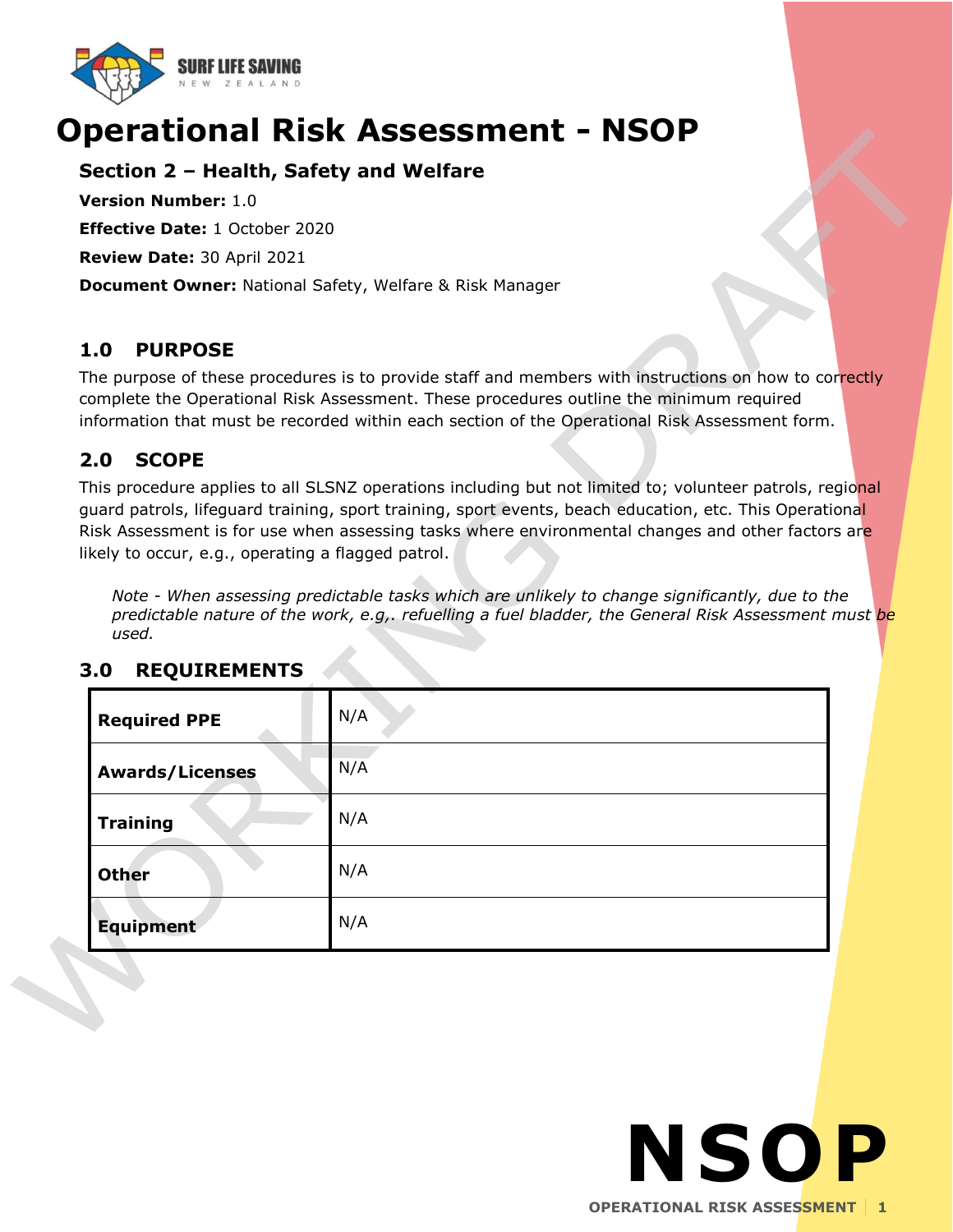

# **4.0 PROCEDURES**

#### **Part A**

- **4.1** Complete Part A by filling in all the boxes and circling all the current weather conditions of the operation.
- **Part B -** Part B is separated into three sections: Environment, People and Equipment. For *each*  section, complete the following:
- **4.2 Risk Description -** Record any risk related to the associated hazard in the left-hand column. If there is a hazard present that is not listed, record it in the blank space provided at the bottom of the section.
- **4.3 Risk Assessment -** Rate the inherent raw risk associated with the listed hazard(s) as if there are no control measures in place to prevent that hazard from causing harm.
	- a) **Likelihood -** Use the definitions identified in the Likelihood table to determine your likelihood score. Use your best judgment, and only use whole numbers (1 though 5).
	- b) **Consequence -** Use the definitions identified in the Consequence table to determine your consequence score. Use your best judgment and only use whole numbers.
	- c) **Risk Score -** Multiply your likelihood and consequence score to obtain a risk score.
	- d) **Acceptable Risk**  Determine if the risk is acceptable or not. If the risk magnitude is less than 4, then the risk is likely to be acceptable. *Refer to Risk Magnitude table below.*
- **4.4 Control Measures** List all the existing control measures that are in place and relevant to the hazard.
- **4.5 Risk Assessment** Assess the risk again, but now with the knowledge that there are existing controls in place.
	- a) **Likelihood -** Use the definitions identified in the Likelihood table to determine your likelihood score. Use your best judgment, and only use whole numbers (1 though 5).

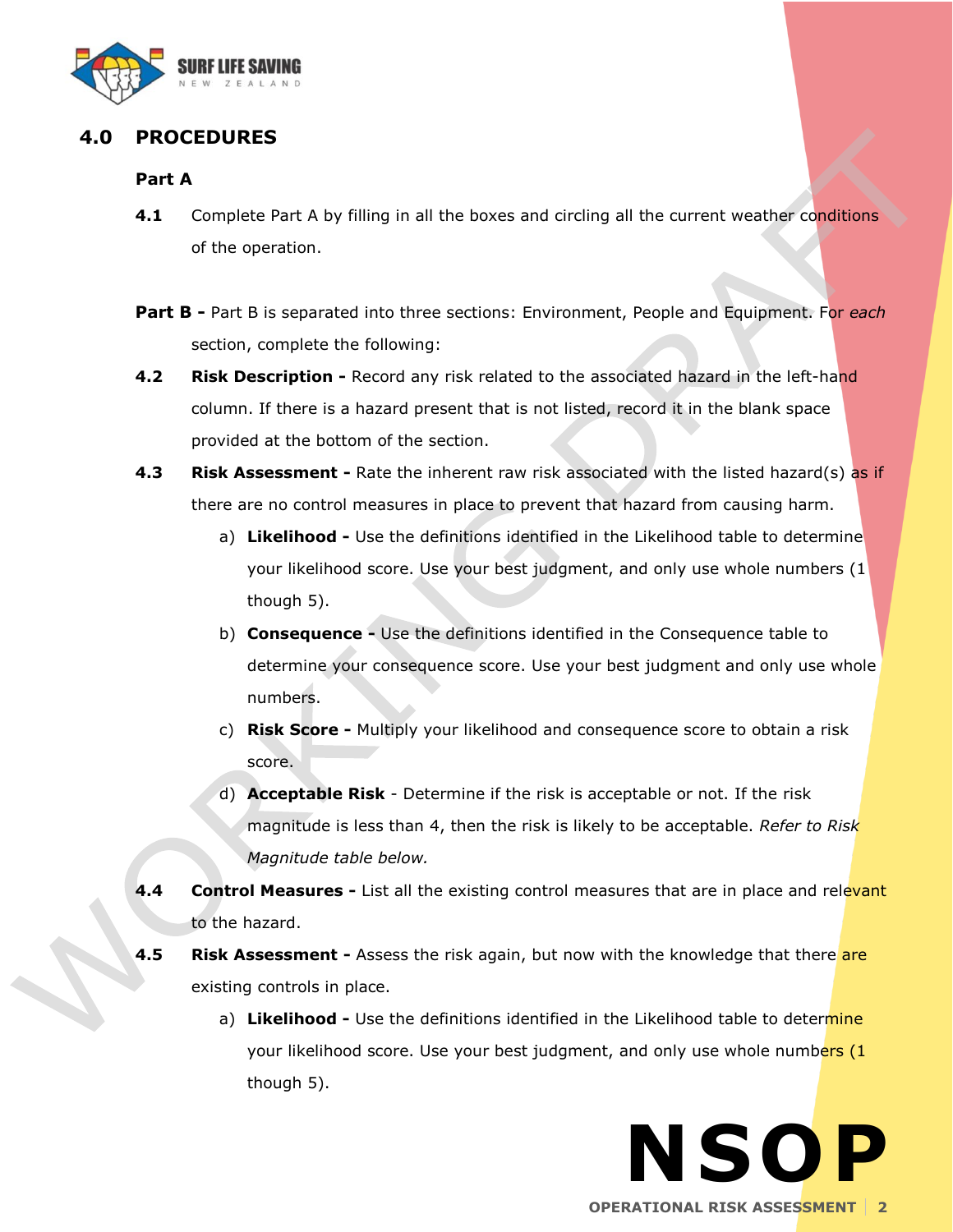

- b) **Consequence -** Use the definitions identified in the Consequence table to determine your consequence score. Use your best judgment and only use whole numbers.
- c) **Risk Score -** Multiply your likelihood and consequence score.
- d) **Acceptable Risk –** If the risk score is over 4, consideration should be given to potential control measures.
- **4.6 Alternative Control Measures -** Consider additional controls that could be implemented to further reduce the risk to as low as reasonably practicable.

#### **4.7 Decisions**

- **4.7.1 Residual Risk Magnitude -** Residual risk is the risk that is left over after all the controls are in place, are followed and working as they should be. Calculate your residual risk (likelihood x consequence) to determine your residual risk magnitude.
- **4.7.2 Is the residual risk magnitude acceptable? –** If the residual risk magnitude is 20 or 25 then the work must stop immediately or not be carried out if the work has not started.

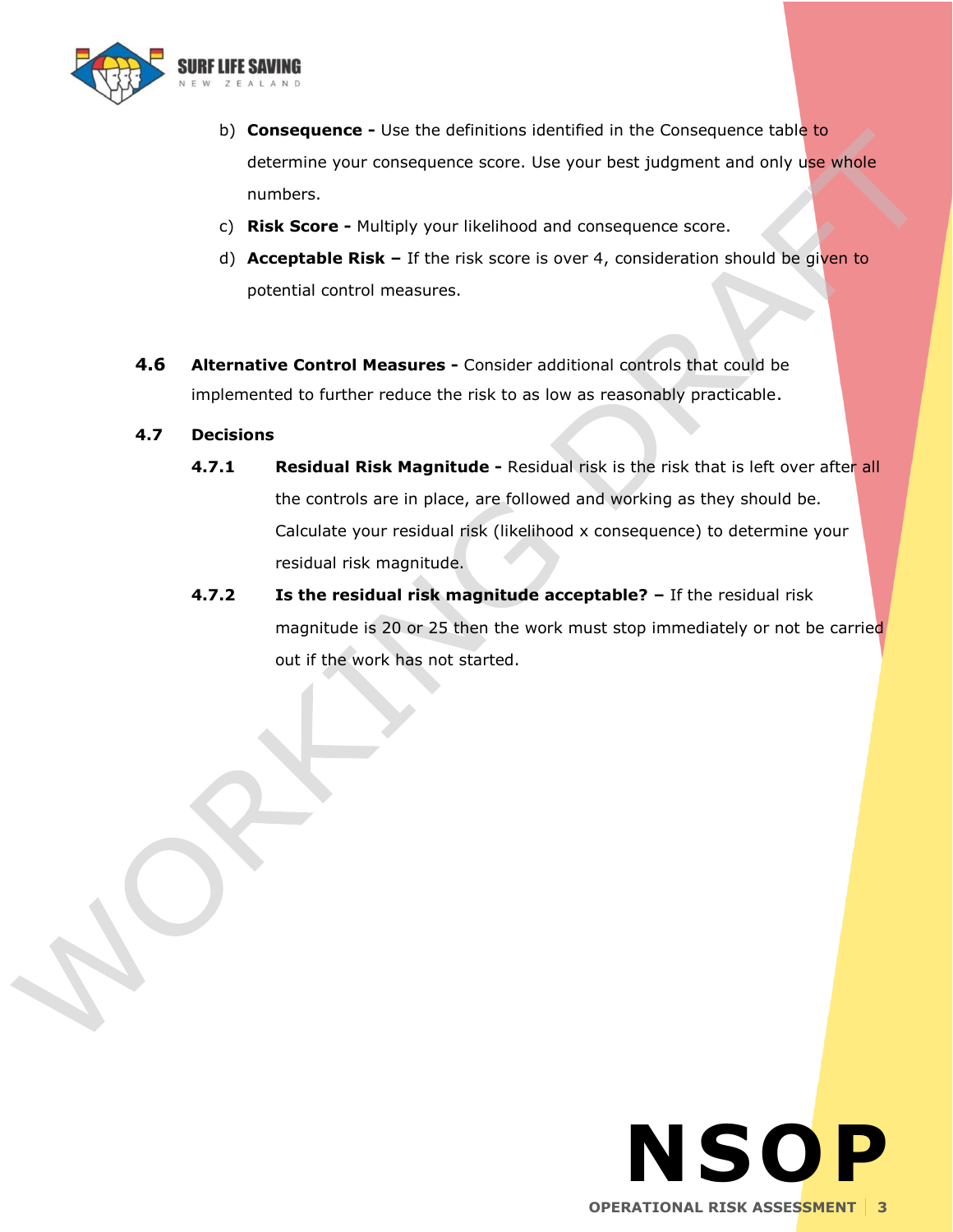

# **Operational Risk Assessment Form- Part A**

| IVM                    | NEW ZEALAND                                     |              |                                        |              |          |           |                               |         |              |              |            |              |       |  |
|------------------------|-------------------------------------------------|--------------|----------------------------------------|--------------|----------|-----------|-------------------------------|---------|--------------|--------------|------------|--------------|-------|--|
|                        | <b>Operational Risk Assessment Form- Part A</b> |              |                                        |              |          |           |                               |         |              |              |            |              |       |  |
| Event                  | Date                                            |              | Time                                   |              |          | Name      |                               |         |              |              | Signature  |              |       |  |
|                        |                                                 |              | PREVAILING WEATHER CONDITIONS (CIRCLE) |              |          |           |                               |         |              |              |            |              |       |  |
| <b>Wind Strength</b>   |                                                 | Still        |                                        | Light        |          |           |                               |         | Moderate     |              |            | Strong       |       |  |
| <b>Wind Direction</b>  | Northerly                                       | Nor'Easterly | Easterly                               | Sou'Easterly |          | Southerly |                               |         | Sou'Westerly | Westerly     |            | Nor'Westerly | Nil   |  |
| Weather                | Clear                                           |              | Scattered Cloud                        |              | Overcast |           |                               | Showers |              |              | Heavy Rain |              | Storm |  |
| <b>Wave Height</b>     | < 0.5                                           | -1           | $-1.5$                                 |              |          | $-2$      |                               | $-2.5$  |              | -3<br>$-3.5$ |            |              | -4    |  |
| <b>Surf Conditions</b> | Glassy                                          |              | Slight Chop                            |              |          |           | $Chopy^{\mathbb{Z}}$<br>Rough |         |              |              |            | Very Rough   |       |  |

# **Operational Risk Assessment Form- Part B**

| <b>Wave Height</b>                              | < 0.5                             | $-1$ |                   |                               | $-1.5$              |        | $-2$                              |            | $-2.5$                 |                |                     | $-3$ | $-3.5$                                        |  |                                   | $-4$                |
|-------------------------------------------------|-----------------------------------|------|-------------------|-------------------------------|---------------------|--------|-----------------------------------|------------|------------------------|----------------|---------------------|------|-----------------------------------------------|--|-----------------------------------|---------------------|
| <b>Surf Conditions</b>                          | Glassy                            |      |                   |                               | Slight Chop         | Choppy |                                   |            |                        | Rough          |                     |      | Very Rough                                    |  |                                   |                     |
| <b>Operational Risk Assessment Form- Part B</b> |                                   |      |                   |                               |                     |        |                                   |            |                        |                |                     |      |                                               |  |                                   |                     |
|                                                 |                                   |      | <b>Assessment</b> | <b>Raw Risk</b>               |                     |        |                                   |            | <b>Risk Assessment</b> |                |                     |      |                                               |  |                                   | <b>Decisions</b>    |
| <b>Hazards</b>                                  | <b>Risk</b><br><b>Description</b> |      | Likelihood        | Risk Magnitude<br>Consequence | Acceptable<br>Risk? |        | <b>Control</b><br><b>Measures</b> | Likelihood | Consequence            | Risk Magnitude | Acceptable<br>Risk? |      | <b>Alternative Control</b><br><b>Measures</b> |  | Risk<br>Residual Ris<br>Magnitude | Acceptable<br>Risk? |
|                                                 |                                   |      |                   |                               |                     |        | <b>ENVIRONMENT</b>                |            |                        |                |                     |      |                                               |  |                                   |                     |
| <b>Weather Conditions</b>                       |                                   |      |                   |                               | Y/N                 |        |                                   |            |                        |                | Y/N                 |      |                                               |  |                                   | Y/N                 |
| <b>Wave Conditions</b>                          |                                   |      |                   |                               | Y / N               |        |                                   |            |                        |                | Y/N                 |      |                                               |  |                                   | Y/N                 |
| Rips / Current                                  |                                   |      |                   |                               | Y/N                 |        |                                   |            |                        |                | Y/N                 |      |                                               |  |                                   | Y/N                 |
| <b>Natural Debris</b>                           |                                   |      |                   |                               | Y/N                 |        |                                   |            |                        |                | Y/N                 |      |                                               |  |                                   | Y/N                 |
| Rubbish                                         |                                   |      |                   |                               | Y/N                 |        |                                   |            |                        |                | Y/N                 |      |                                               |  |                                   | Y/N                 |
| Pollution                                       |                                   |      |                   |                               | Y/N                 |        |                                   |            |                        |                | Y/N                 |      |                                               |  |                                   | Y/N                 |
| <b>Stingers</b>                                 |                                   |      |                   |                               | Y/N                 |        |                                   |            |                        |                | Y/N                 |      |                                               |  |                                   | Y/N                 |
| Holes                                           |                                   |      |                   |                               | Y/N                 |        |                                   |            |                        |                | Y/N                 |      |                                               |  |                                   | Y/N                 |
| Structures                                      | a se                              |      |                   |                               | Y/N                 |        |                                   |            |                        |                | Y/N                 |      |                                               |  |                                   | Y/N                 |
|                                                 |                                   |      |                   |                               |                     |        |                                   |            |                        |                |                     |      |                                               |  |                                   |                     |

# **NSOP OPERATIONAL RISK ASSESSMENT 4**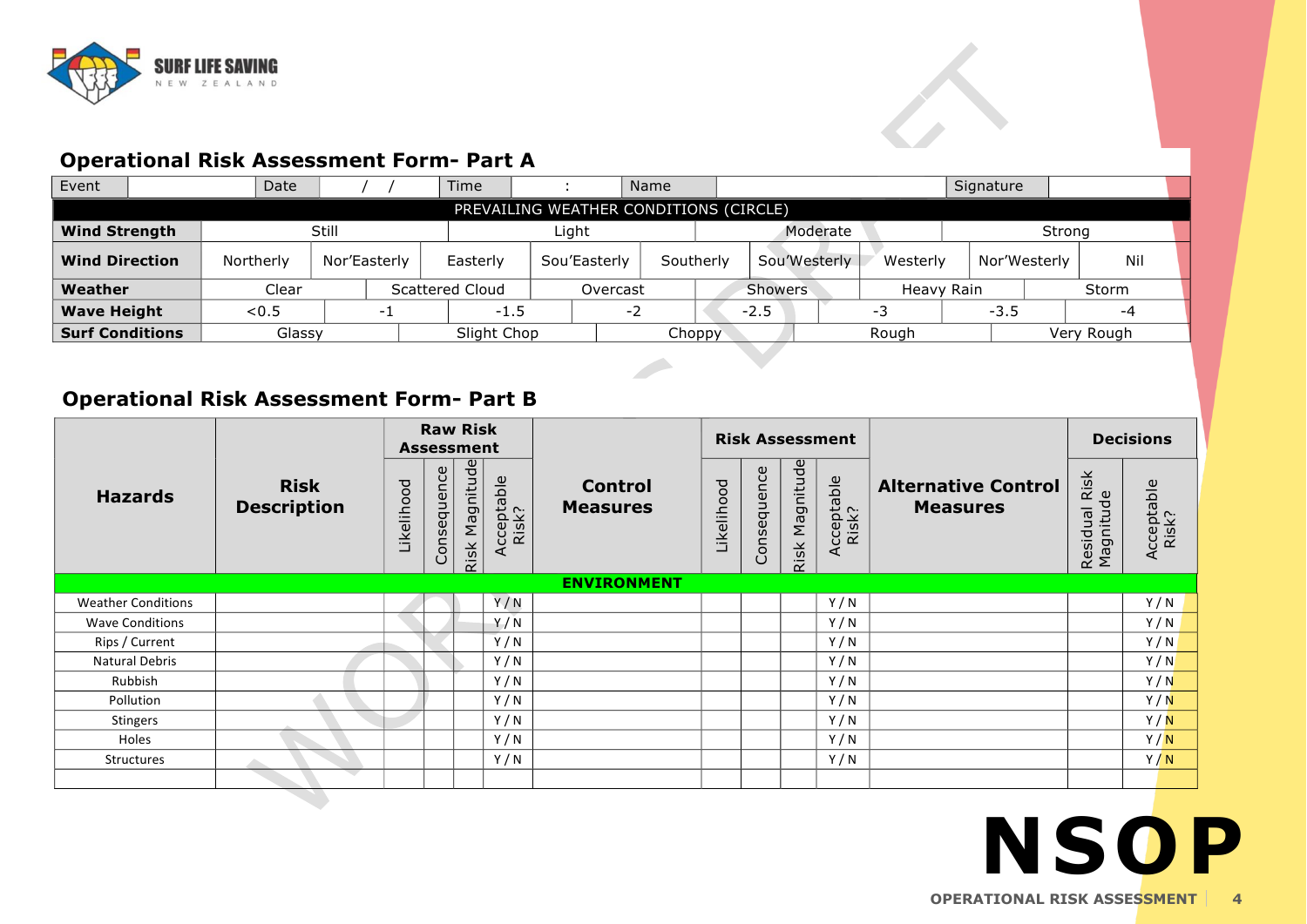

#### **Operational Risk Assessment Form- Part B (Continued)**

| <b>SURF LIFE SAVING</b><br>NEW ZEALAND |                                                             |            |              |                   |                     |                                   |            |              |                        |                     |                                               |                            |                     |
|----------------------------------------|-------------------------------------------------------------|------------|--------------|-------------------|---------------------|-----------------------------------|------------|--------------|------------------------|---------------------|-----------------------------------------------|----------------------------|---------------------|
|                                        | <b>Operational Risk Assessment Form- Part B (Continued)</b> |            |              | <b>Raw Risk</b>   |                     |                                   |            |              |                        |                     |                                               |                            |                     |
|                                        |                                                             |            |              | <b>Assessment</b> |                     |                                   |            |              | <b>Risk Assessment</b> |                     |                                               | <b>Decisions</b>           |                     |
| <b>Hazards</b>                         | <b>Risk Description</b>                                     | Likelihood | Consequences | Risk Magnitude    | Acceptable<br>Risk? | <b>Control</b><br><b>Measures</b> | Likelihood | Consequences | Risk Magnitude         | Acceptable<br>Risk? | <b>Alternative Control</b><br><b>Measures</b> | Residual Risk<br>Magnitude | Acceptable<br>Risk? |
|                                        |                                                             |            |              |                   |                     | <b>PEOPLE</b>                     |            |              |                        |                     |                                               |                            |                     |
| Lifeguards                             |                                                             |            |              |                   | Y/N                 |                                   |            |              |                        | Y/N                 |                                               |                            | Y/N                 |
| Public                                 |                                                             |            |              |                   | Y/N                 |                                   |            |              |                        | Y/N                 |                                               |                            | Y/N                 |
| Support Crew/s                         |                                                             |            |              |                   | Y/N                 |                                   |            |              |                        | Y/N                 |                                               |                            | Y/N                 |
| Competitors                            |                                                             |            |              |                   | Y/N                 |                                   |            |              |                        | Y/N                 |                                               |                            | Y/N                 |
| Supporters                             |                                                             |            |              |                   | Y/N                 |                                   |            |              |                        | Y/N                 |                                               |                            | Y/N                 |
| Spectators                             |                                                             |            |              |                   | Y/N                 |                                   |            |              |                        | Y/N                 |                                               |                            | Y/N                 |
| <b>Water Safety</b>                    |                                                             |            |              |                   | Y/N                 |                                   |            |              |                        | Y/N                 |                                               |                            | Y/N                 |
| <b>Officials</b>                       |                                                             |            |              |                   | Y/N                 |                                   |            |              |                        | Y/N                 |                                               |                            | Y/N                 |
|                                        |                                                             |            |              |                   | Y/N                 |                                   |            |              |                        | Y/N                 |                                               |                            | Y/N                 |
|                                        |                                                             |            |              |                   |                     | <b>EQUIPMENT</b>                  |            |              |                        |                     |                                               |                            |                     |
| <b>IRBs</b>                            |                                                             |            |              |                   | Y/N                 |                                   |            |              |                        | Y/N                 |                                               |                            | Y/N                 |
| <b>ATVs</b>                            |                                                             |            |              |                   | Y/N                 |                                   |            |              |                        | Y/N                 |                                               |                            | Y/N                 |
| Boat / Canoe                           |                                                             |            |              |                   | Y/N                 |                                   |            |              |                        | Y/N                 |                                               |                            | Y/N                 |
| <b>Skis</b>                            |                                                             |            |              |                   | Y/N                 |                                   |            |              |                        | Y/N                 |                                               |                            | Y/N                 |
| <b>Boards</b>                          |                                                             |            |              |                   | Y/N                 |                                   |            |              |                        | Y/N                 |                                               |                            | Y/N                 |
| Vehicles - Beach                       |                                                             |            |              |                   | Y/N                 |                                   |            |              |                        | Y/N                 |                                               |                            | Y/N                 |
| Vehicles - Road                        |                                                             |            |              |                   | Y/N                 |                                   |            |              |                        | Y/N                 |                                               |                            | Y/N                 |
|                                        |                                                             |            |              |                   | Y/N                 |                                   |            |              |                        | Y/N                 |                                               |                            | Y/N                 |
|                                        |                                                             |            |              |                   | Y/N                 |                                   |            |              |                        | Y/N                 |                                               |                            | Y/N                 |
|                                        |                                                             |            |              |                   | Y/N                 |                                   |            |              |                        | Y/N                 |                                               |                            | Y/N                 |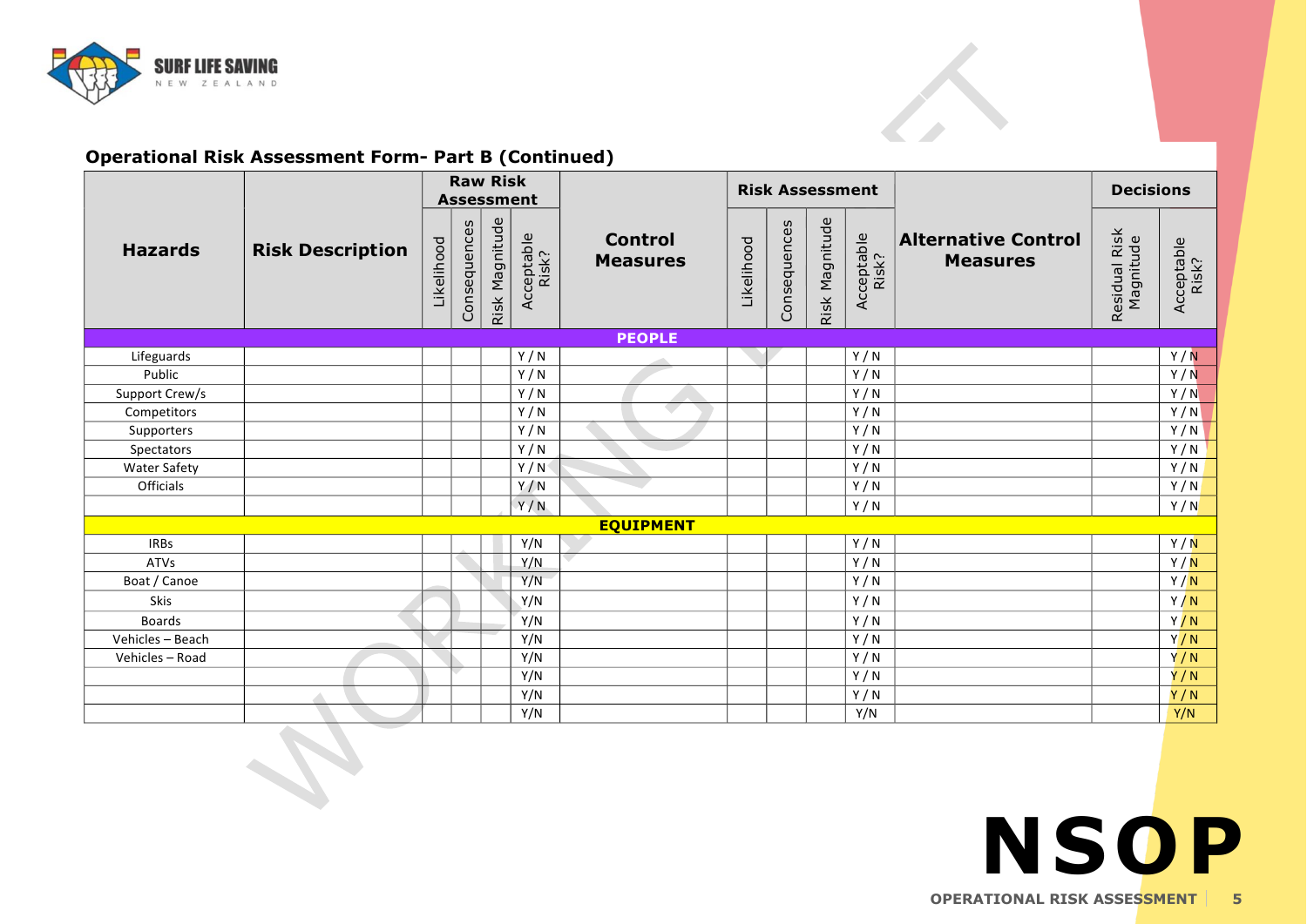

**Appendix: Risk rating scales and risk matrix-** For reference when calculating risk ratings (L x C = R)

|  |  | <b>Likelihood Scale</b> |
|--|--|-------------------------|
|--|--|-------------------------|

| Appendix: Risk rating scales and risk matrix- For reference when calculatin<br><b>Likelihood Scale</b> |                          |                                                                                   |  |  |  |  |  |  |  |
|--------------------------------------------------------------------------------------------------------|--------------------------|-----------------------------------------------------------------------------------|--|--|--|--|--|--|--|
|                                                                                                        | <b>Score Scale</b>       | Frequency of accident                                                             |  |  |  |  |  |  |  |
| $\mathbf{1}$                                                                                           | Rare                     | Would only occur in exceptional circumstances.                                    |  |  |  |  |  |  |  |
| 2                                                                                                      | Unlikely                 | Incident conceivable at some time, but only remotely possible.                    |  |  |  |  |  |  |  |
| 3                                                                                                      | Possible                 | Could occur at some time, has probably happened in the past.                      |  |  |  |  |  |  |  |
| 4                                                                                                      | Likely                   | Will probably occur in most circumstances, known to have happened in the<br>past. |  |  |  |  |  |  |  |
| 5                                                                                                      | Almost<br>certain        | Expected to occur in most circumstances, regularly occurred in the past.          |  |  |  |  |  |  |  |
|                                                                                                        | <b>Consequence Scale</b> |                                                                                   |  |  |  |  |  |  |  |
|                                                                                                        | Score Scale              | Severity of harm (psychological, physical, and/or emotional)                      |  |  |  |  |  |  |  |
|                                                                                                        |                          |                                                                                   |  |  |  |  |  |  |  |

risk ratings  $(L \times C = R)$ <br>How to determine the likelihood rating:<br>A likelihood rating is the **likelihood of** A likelihood rating is the **likelihood of the** *prisk ratings* (L x C = R)<br> *pow to determine the likelihood rating:*<br> *A likelihood rating is the likelihood of the<br>
<i>predicted accident occurring* and not the<br> *dikelihood of harm occurring.* risk ratings  $(L \times C = R)$ <br>How to determine the likelihood rating is the **likelihood** rating is the **likelihood** of harm occurring. How to determine the likelihood rational<br>A likelihood rating is the **likelihood**<br>**predicted accident** occurring and<br>likelihood of harm occurring.<br>Consideration of who could be affect<br>what controls are in place (are they<br>ef

Consideration of who could be affected, effective or not) are useful pieces of information to consider when making this judgement. effective or not) are useful pieces of<br>information to consider when making this<br>judgement.<br>How to determine the consequence rating:<br>Predict what the **Reasonably Foreseeabl** 

| ر                  | AIIIUSL<br>certain       | Expected to occur in most circumstances, regularly occurred in the past.                                                                                                                                   |
|--------------------|--------------------------|------------------------------------------------------------------------------------------------------------------------------------------------------------------------------------------------------------|
|                    | <b>Consequence Scale</b> |                                                                                                                                                                                                            |
| <b>Score Scale</b> |                          | Severity of harm (psychological, physical, and/or emotional)                                                                                                                                               |
| $\mathbf{1}$       | Insignificant<br>Harm    | No real harm or illness resulting $-$ e.g. minor bumps, bruises or<br>abrasions.                                                                                                                           |
| $\mathcal{P}$      | Minor Harm               | First aid or minor medical treatment is required - e.g. sprains, strains and<br>cuts.                                                                                                                      |
| 3                  | Significant<br>Harm      | Harm or illness requiring treatment by a qualified medical practitioner<br>such as a GP, physio, dentist, or a hospital e.g. fractures, dislocations,<br>soft tissue damage, or wounds requiring stitches. |
| 4                  | <b>Serious</b><br>Harm   | Life or limb threatening harm or illness, permanent disablement<br>e.g. multiple trauma injuries with potential for permanent disablement.                                                                 |
| 5                  | Fatality                 | One or multiple fatalities                                                                                                                                                                                 |
|                    |                          |                                                                                                                                                                                                            |

Predict what the **Reasonably Foreseeable How to determine the consequence rating:**<br>**Predict what the Reasonably Foreseeable<br><b>Worst Case Harm (RFWCH)** could be. In<br>other words, what's the worst harm that How to determine the consequence rating<br>Predict what the **Reasonably Foreseeal**<br>Worst Case Harm (RFWCH) could be.<br>other words, what's the worst harm that<br>could occur that would not be bizarre. could occur that would not be bizarre.

If we predict our consequence at 'worst case' then the result will always be death (5-Fatality).

If we predict at 'most common' we leave ourselves vulnerable for missing predictable outcomes. For example,

'Tripping on an exposed power cable' If we predict our consequence at worst<br>case' then the result will always be death<br>(5-Fatality).<br>If we predict at 'most common' we leave<br>ourselves vulnerable for missing predictab<br>outcomes. For example,<br>'Tripping on an expo Case then di<br>
(5-Fatality).<br>
If we predic<br>
ourselves vu<br>
outcomes.<br>
'Tripping on<br>
<u>Most common</u><br>
<u>Worst case has</u> (5-Fatality).<br>If we predict at 'most common' we leadurselves vulnerable for missing pred<br>outcomes. For example,<br>'Tripping on an exposed power cable'<br><u>Most common harm</u>= graze/sprained wrist<br>Minor Harm)<br>Worst case harm= hit fatality) Most common harm = graze/sprained wrist (2-<br>Minor Harm)<br>Worst case harm = hits head and dies (5-<br>fatality)<br>RFWCI- Broken Wrist (3- Significant Harm)